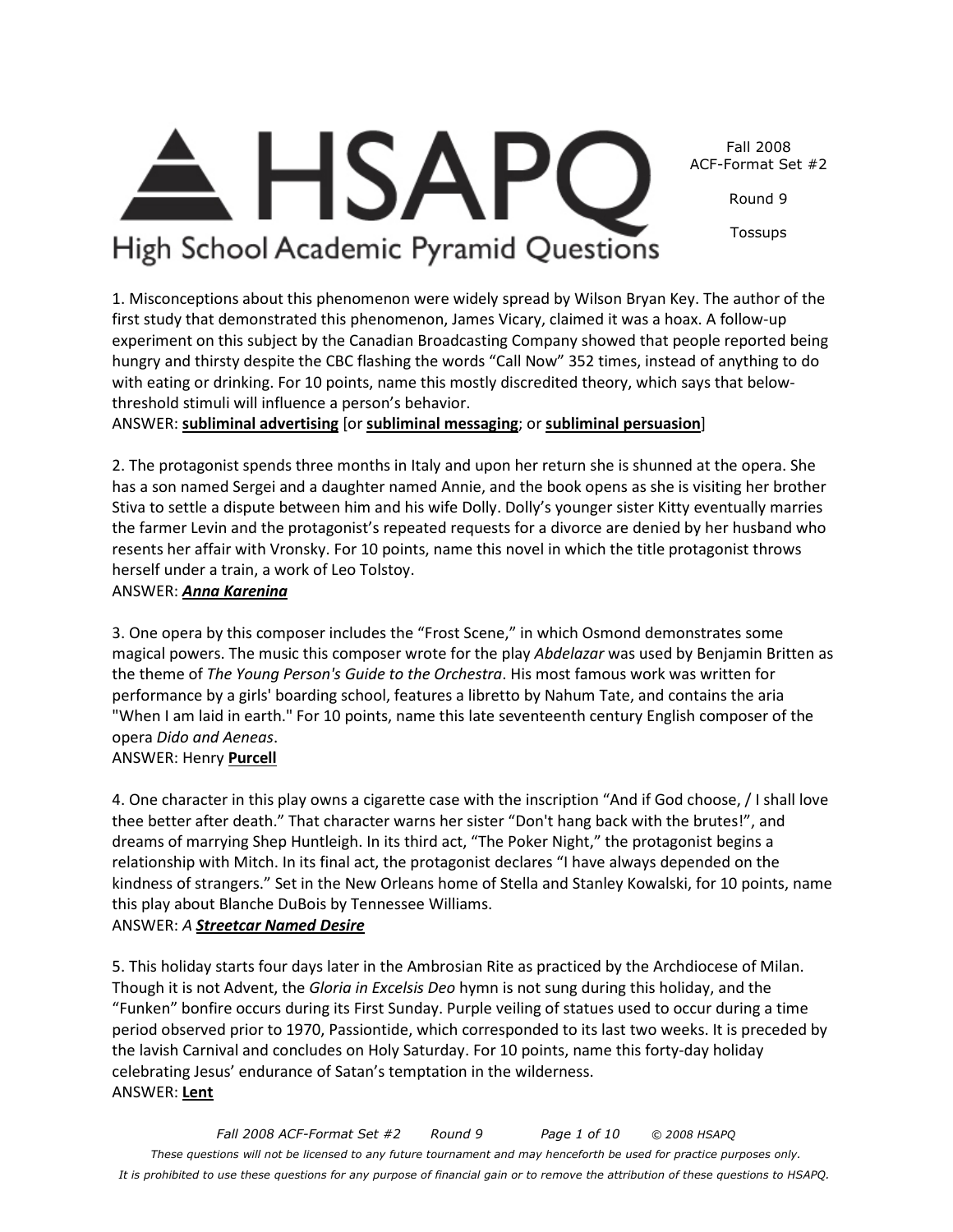6. This term describes the portal of Colditz Castle, often called the "Antwerp" form of it. A figure in one painting of this style is being groped by one man positioned under her left breast. In addition to *Susanna and the Elders* by Allori, one sculpture of this style is a noted salt cellar and another features personifications of Folly and Time along with Venus and Cupid. Shown in works from Agnolo Bronzino and El Greco, it describes the *Madonna of the Long Neck*. For 10 points, name this art period known for its elongated figures and other physical impossibilities. ANSWER: **Mannerism**

7. This man served as a scout for George Washington at the Battle of Monmouth, and he suffered a near fatal wound to his shoulder at the Battle of Trenton. His pamphlet *A View of the Conduct of the Executive, in the Foreign Affairs of the United States* created a rift between himself and Washinton, and he defeated Rufus King, who was the last Federalist candidate for president. Presiding over the Era of Good Feelings, for 10 points, name this man, who vowed to resist European encroachments in the internal affairs of the Americas with his namesake doctrine. ANSWER: James **Monroe** 

8. The Pamplico Sound lies off this state's eastern shore, and the Neuse River flows past New Bern in this state. The Pisgah National Forest contains the Black Mountains in this state, and the French Broad River rises here. The Cape Hatteras National Seashore lies in the Outer Banks of this state, and this state's Mount Mitchell is the highest point east of the Mississippi River. For 10 points, name this state that includes cities such as Wilmington and Greensboro with its capital at Raleigh. ANSWER: **North Carolina**

9. In one story this figure saved Arion from murderous sailors, and out of anger this figure turned the raven's feathers black. This figure flayed alive the satyr Marsyas, and a son of this figure and Coronis created the god Virbius when he raised Hippolytus from the dead, for which Zeus struck him down. In addition to fathering Asclepius, this figure granted Cassandra the gift of prophecy and killed the Python to establish his oracle at Delphi. For 10 points, name this god, a son of Leto and twin brother of Artemis.

#### ANSWER: Phoebus **Apollo**

10. Indium catalyzes a reaction involving alkyl halides and carbonyl groups producing them, and they take part in the Chugaev elimination with carbon disulfide. Two of them are required for production of ethers via the Williamson synthesis, and along with water, these are notably not compatible with Grignard reagents. A reaction named for Fischer produces esters from a reflux of them and carboxylic acid, and ketones result from oxidation of the secondary type of them. Containing the hydroxyl group, for 10 points, name this class of compounds including ethanol. ANSWER: **alcohol**s

11. He patronized scholars like Grimbald and John the Saxon. He also won an unlikely victory ending in the siege of Chippenham, which he concluded by signing the Treaty of Wedmore with Guthrum, allotting the Danish invaders the region of East Anglia. The legal code he promulgated suggests that a just government ought to doom everyone equally and was called the Dome Book. For 10 points, identify this king of Wessex, the first to consider himself king of all the English. ANSWER: **Alfred the Great**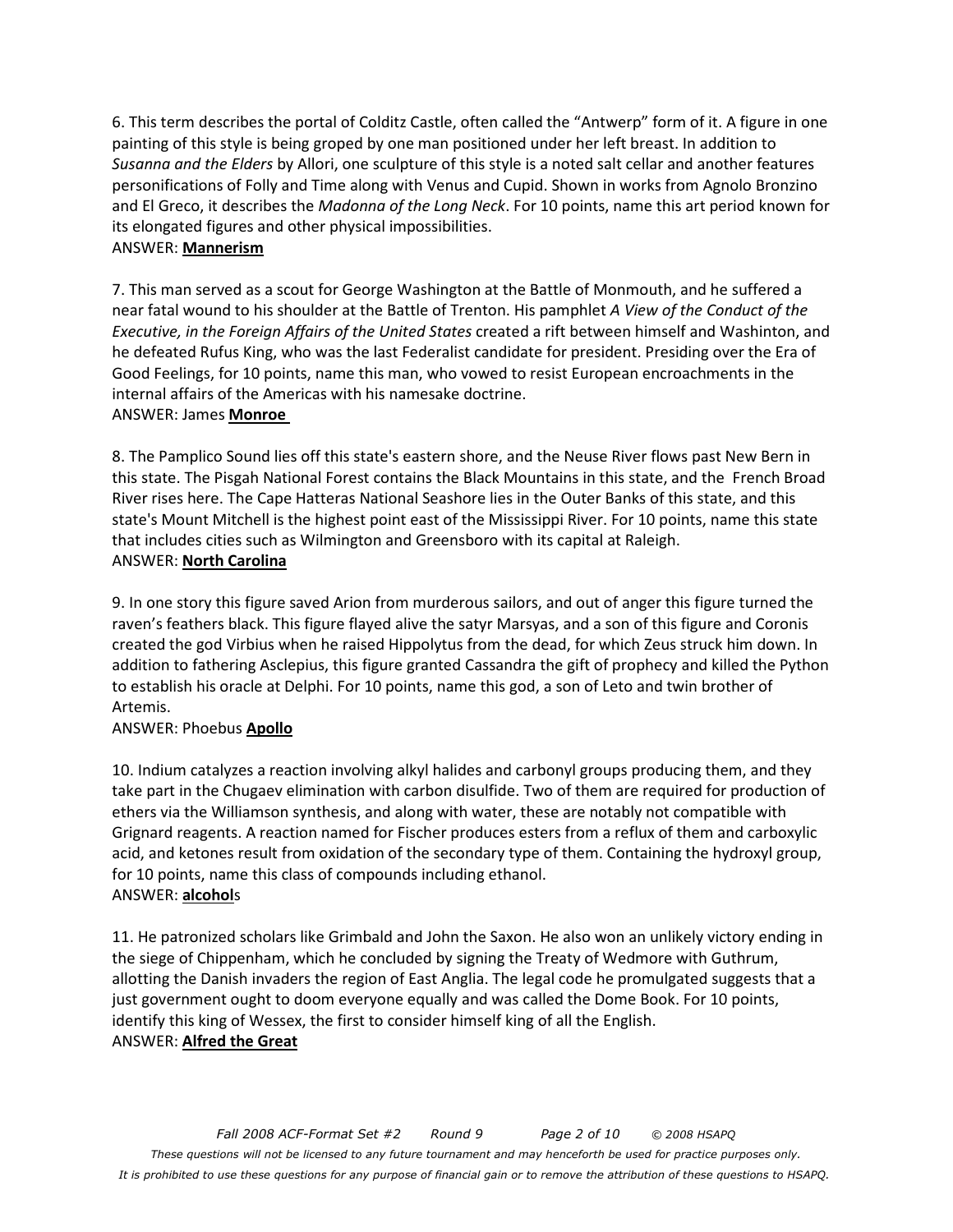12. This author wrote about a policeman named Pieter who violates the Immorality Act in having an affair with Stephanie in one of his novels. Maxwell Anderson and Kurt Weill collaborated on the musical *Lost in the Stars*, an adaptation of his best-known novel. In addition to writing *Too Late the Phalarope*  and *Ah, But Your Land is Beautiful*, he wrote a novel in which Gertrude is a prostitute and Absalom kills Mr. Jarvis's son. For 10 points, name this author of a novel about Stephen Kumalo, *Cry, the Beloved Country*.

#### ANSWER: Alan Stewart **Paton**

13. Ibrahim ibn Ya'kub claimed this state ruled by the Piast dynasty was the most powerful of a particular Eastern European ethnic group. The first bishopric here was at Poznan, and Boleslaw the Second fought with bishop Stanislaus, who developed a cult here. Its union with Lithuania occurred during the Jagiellonian dynasty that ruled here, and their combined forces defeated the Teutonic Knights at Tannenburg. Partitioned by Catherine the Great, for 10 points, name this nation that was invaded by the Nazis to spark World War Two, home to the Warsaw Ghetto. ANSWER: Republic of **Poland** [or Rzeczpospolita **Polska**]

14. He rapped "that us kids / Are going to make some mistakes" in "Parents Just Don't Understand," and won the first rap Grammy with DJ Jazzy Jeff. A character he played lives with his uncle Philip Banks after being sent from "west Philadelphia" where he was "born and raised" for getting "in one little fight." This man played the scourge of his cousin Carleton in that series, and later portrayed James Edwards, who fights aliens in *Men In Black*. For 10 points, name this actor who played Chris Garder in *The Pursuit of Happyness* as well as the namesake character of *The Fresh Prince of Bel-Air*. ANSWER: Willard Christopher **Smith**, Jr. [prompt on "The **Fresh Prince**"]

15. The "rebound" variety of this property is measured using a scleroscope, and can be ordered on a scale named for Bennett. Impression area is an important measure in the Knoop method of testing for this property. The "indentation" type is tested for by the Brinell and Rockwell methods, which produce dimensionless numbers of this property. A number generally between two and four measures this property on the Vickers scale. For 10 points, name this property, whose "scratch" variety can be measured using the Mohs scale.

#### ANSWER: **hardness**

16. This author wrote the screenplay for a short movie in which Buster Keaton tries to escape the gaze of a giant eyeball, *Film*. A man flung onstage is frustrated at his attempts to reach a bottle of water in this author's play *Act Without Words*. This author wrote about a man who eats bananas while listening to recordings of his past life in *Krapp's Last Tape*. In another of his plays, Lucky delivers a bizarre monologue to two tramps who expect the arrival of the title character. For 10 points, name this author who wrote about Vladimir and Estragon in *Waiting for Godot*. ANSWER: Samuel **Beckett**

17. In the salivary glands of drosophila, these entities can be characterized by a staining pattern involving dark band separated by light integrands wherein they are elongated. In addition to being enlarged in polytene cells, their shorter arms and longer arms are denoted p and q respectively. The inactive one described by the letter X is called a Barr body, and forty four of them are called autosomal, which do not possess any information about sex. For 10 points, identify these structures made of chromatin material, of which there are forty six in humans.

ANSWER: **chromosome**s [accept **polytene** or **polyteny** until "these entities"]

*Fall 2008 ACF-Format Set #2 Round 9 Page 3 of 10 © 2008 HSAPQ These questions will not be licensed to any future tournament and may henceforth be used for practice purposes only. It is prohibited to use these questions for any purpose of financial gain or to remove the attribution of these questions to HSAPQ.*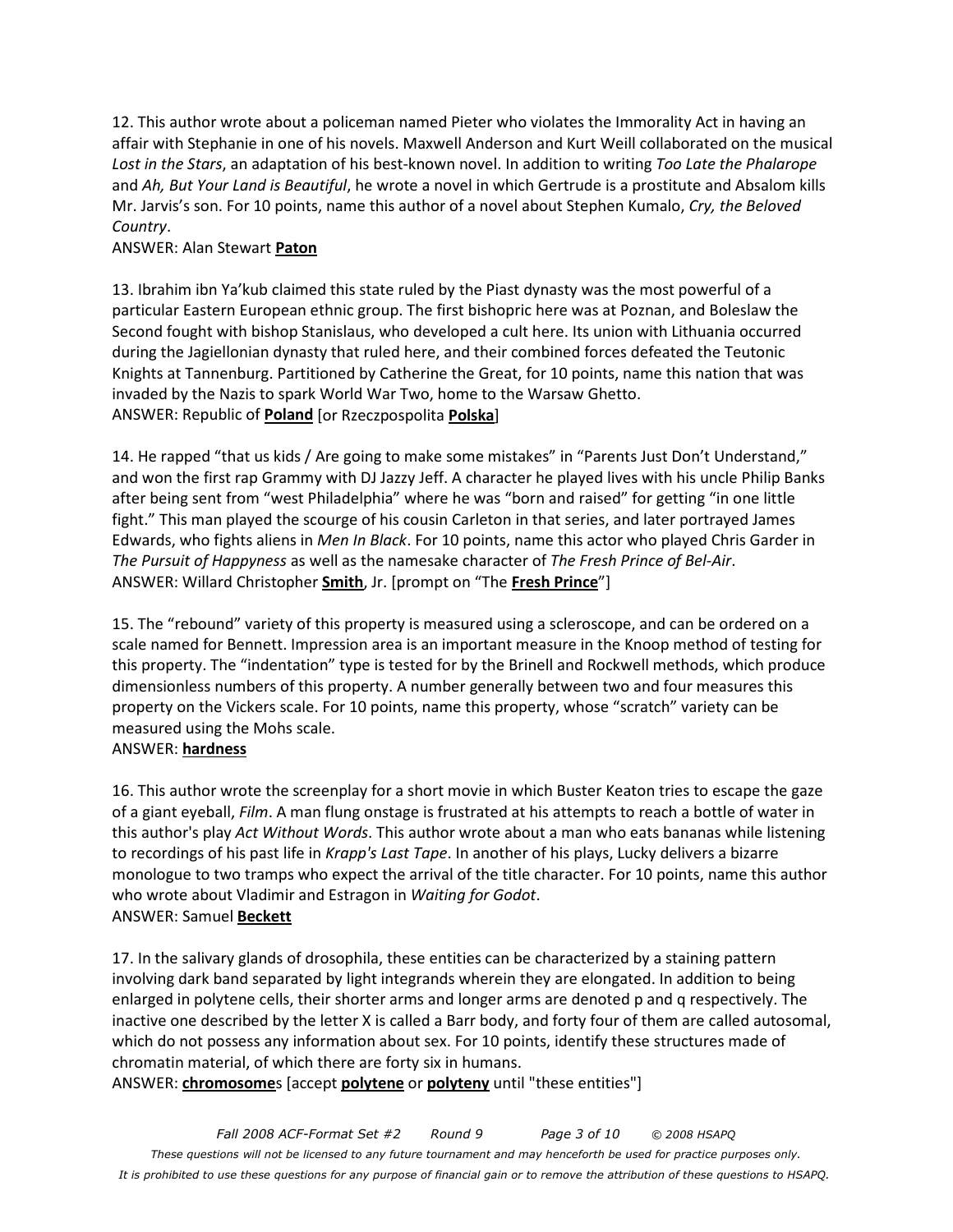18. Though they are not hydrogen bonds, the presence of these cause alkyl halides to have higher boiling points than regular alkanes, and a vector quantity associated with these is proportional to their separation distance. Homonouclear diatomics cannot be used in infrared spectroscopy since they do not have a permanent one of these, and ones induced instantaneously account for a weak form of intermolecular forces named for London. For 10 points, identify these pairs of oppositely charged particles, which exist permanently in polar molecules such as water.

ANSWER: **dipole** [accept **dipole moment** until "separation distance;" prompt thereafter]

19. Flora seduces a seller of matches in one of this man's plays, while in another, Rose Hudd becomes blind. In addition to *A Slight Ache* and *The Room*, this author wrote about Mick and Aston evicting a tramp named Davies in *The Caretaker*. Another of his plays sees Goldberg and McCann take Stanley Webber to "Monty" for "special treatment," while another features Gus and Ben, who are fed increasingly ridiculous information via a small elevator. For 10 points, name this British absurdist who wrote *The Birthday Party* and *The Dumb Waiter*. ANSWER: Harold **Pinter**

20. The first movement of this work takes its theme from the composer's cantata *Herminie*. Chimes represent the toll of church bells in the final movement of this work, which also features the strings playing with the wood of the bow, which represents skeletons dancing. That movement, "Dream of a Witches Sabbath," features an E-flat clarinet playing the idée fixe. This work was based on its composer's love for Harriet Smithson, and includes the "March to the Scaffold." For 10 points, name this work by Hector Berlioz.

#### ANSWER: *Symphonie Fantastique*

21. One statement of it is applicable to the measurement of a quantum state of a particle, and has an energy-time formulation. The Bohr model violates this statement since it assigns a definite radius to the electron. The Cauchy-Schwartz inequality is used to derive this statement, which relates the standard deviation of two conjugate variables to Planck's constant over 4 pi. For 10 points, identify this statement which implies that one cannot simultaneously know both the position and velocity of a particle, named for a German physicist.

ANSWER: Heisenberg **Uncertainty** principle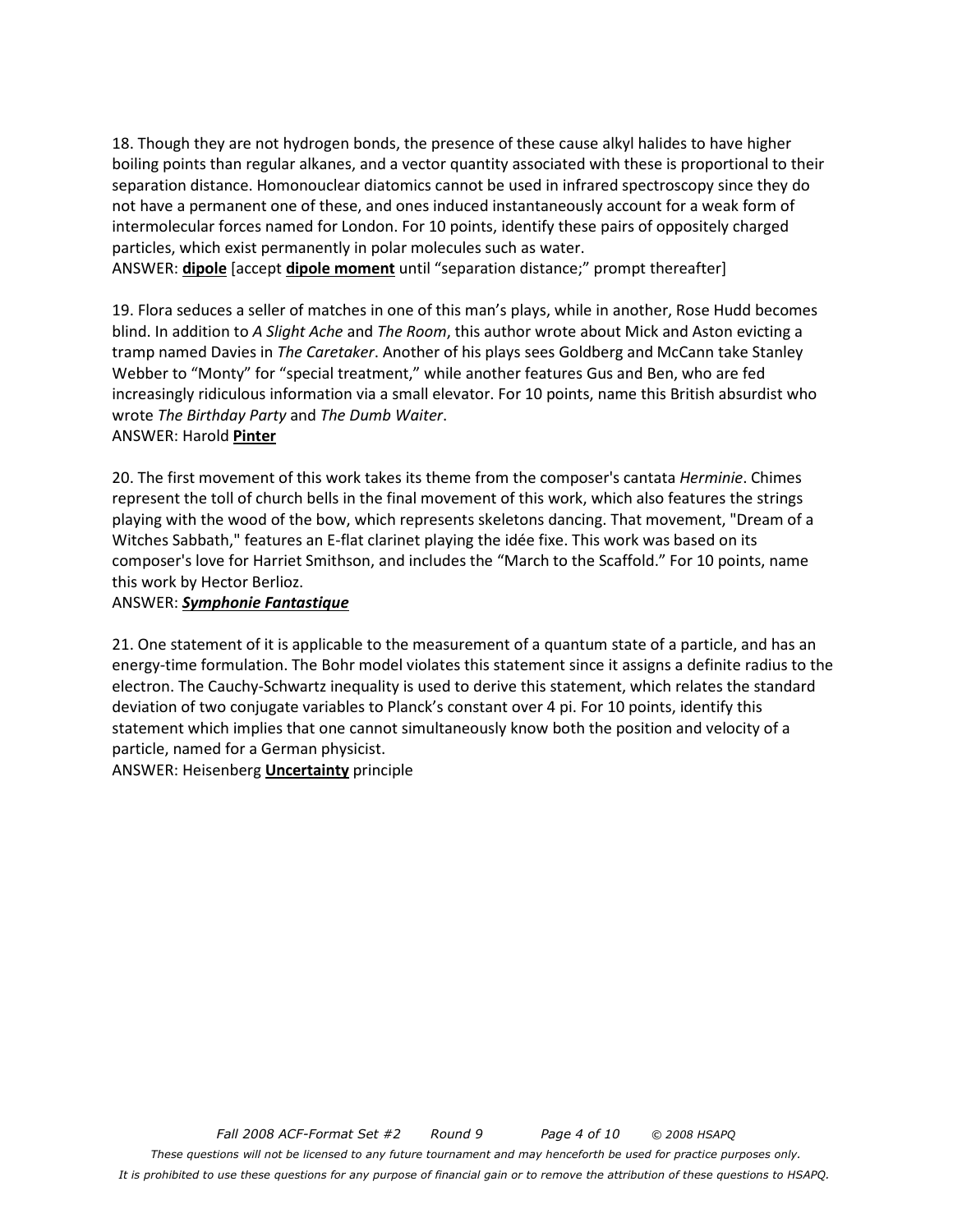<del>A</del> HSAPC Fall 2008 ACF-Format Set #2

Round 9

Bonuses

# High School Academic Pyramid Questions

1. He issued a 1910 edict annexing Korea, and during his reign the Diet opened in 1890. For 10 points each:

[10] Name this emperor, who took the "Charter Oath of Five Principles" which led to westernization. He is the namesake of a constitution.

ANSWER: **Meiji** Tenno [or **Mutsuhito**]

[10] The Meiji emperor took control from Yoshinobu, the last leader of this shogunate. It had gained influence among the daimyo class under its leader Ieyasu.

ANSWER: **Tokugawa** Shogunate [or the **Edo** shogunate]

[10] In the Meiji restoration, the imperial family moved from Kyoto to Edo, which was renamed this. ANSWER: **Tokyo**

2. Name these works of John Steinbeck, for 10 points each.

[10] In this novel, the Joads and other Okie families travel west to California.

#### ANSWER: *Grapes of Wrath*

[10] George shoots Lenny at the end of this novel after Lenny accidentally kills Curley's wife. ANSWER: *Of Mice and Men* 

[10] A poor fisherman's baby is stung by a scorpion and eventually shot after the discovery of the valuable title object.

ANSWER: *The Pearl*

3. At the beginning of his career, he did fieldwork on Baffin Island and the Kwakiutl. For 10 points each: [10] Name this author of *Race, Language, and Culture*, who taught a generation of American anthropologists from his post at Columbia University.

ANSWER: Franz **Boas** 

[10] One of Boas's students was this author who analyzed "Apollonian" and "Dionysian" societies in *Patterns of Culture* and described Japan in *The Chrysanthemum and the Sword*. ANSWER: Ruth **Benedict** 

[10] Boas analyzed the titular mental state in this 1911 book, which turned the tide on academic acceptance of scientific racism.

ANSWER: *The Mind of Primitive Man*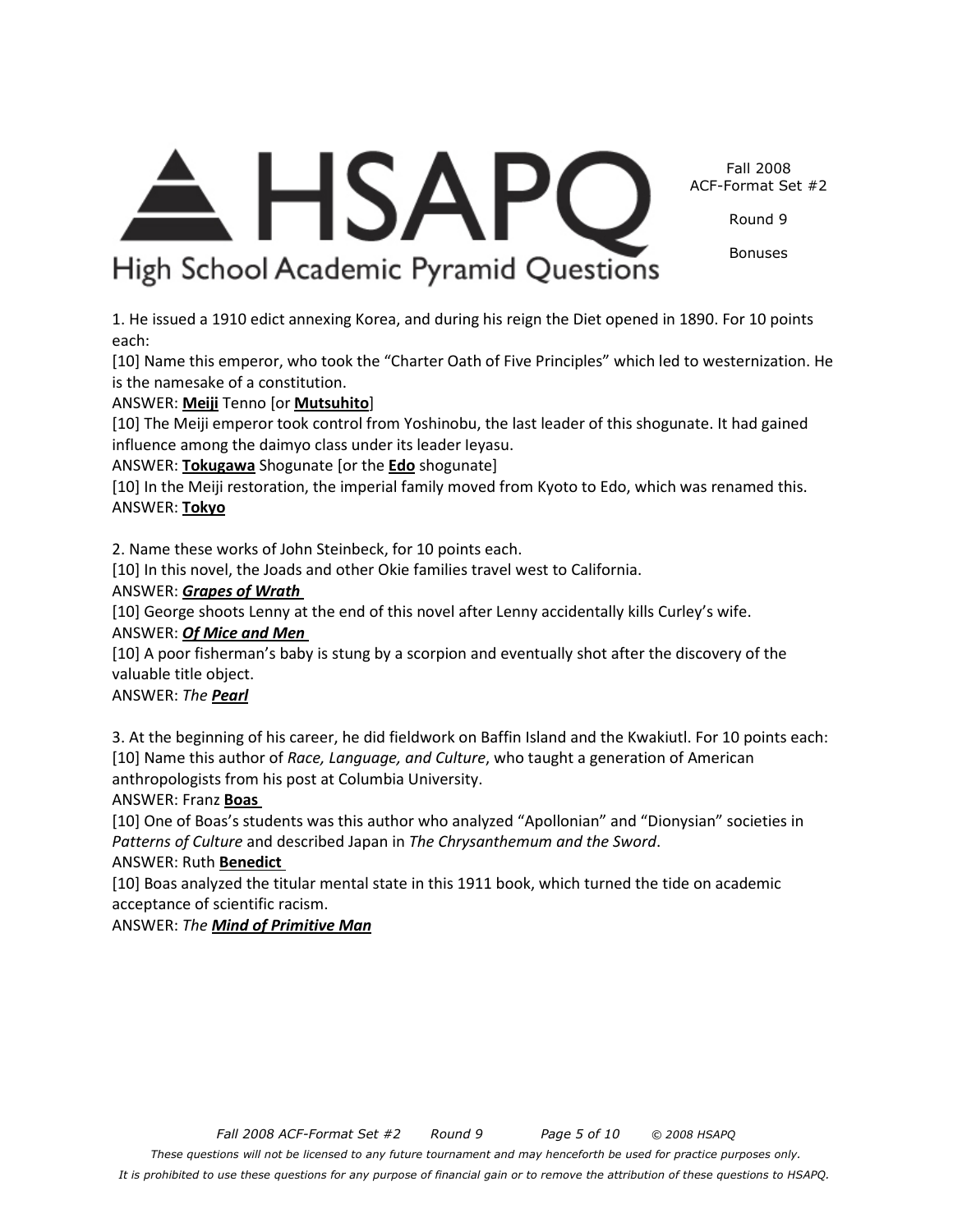4. The title character of this poem sends John Alden in his stead. For 10 points each:

[10] Name this poem in which Alden confesses his love for Priscilla Mullins, much to the historically based title character's chagrin.

ANSWER: "The **Courtship of Miles Standish**"

[10] This American author who wrote about some migrating Canadians in *Evangeline* and the collection *Tales of a Wayside Inn* in addition to "The Courtship of Miles Standish."

ANSWER: Henry Wadsworth **Longfellow** 

[10] This Longfellow work was written in the meter of the Kalevala and related Ojibwa lore such as the title character's love for Minnehaha.

ANSWER: *The Song of Hiawatha*

5. Answer the following about some greats in pop art. For 10 points each:

[10] No pop art bonus can be complete without a part on this guy, who liked repetitive images of Madonna, Jacqueline Kennedy, and Campbell's Soup cans.

ANSWER: Andrew **Warhol**a

[10] Containing the caption "I pressed the fire control... and ahead of me rockets blazed through the sky..." this cool Roy Lichtenstein work shows the aftermath of blowing up an enemy plane. ANSWER: *Whaam!* 

[10] This late artist once submitted a telegram with a work stating "This is a portrait of Iris Clert if I say so." Painter of *Caffeine Headache*, he produced a notable series of "Combines".

ANSWER: Robert Milton Ernst **Rauschenberg**

6. All of these instruments are struck to produce sound. For 10 points each, name these percussion instruments.

[10] This metallophone is played by Papgeno in Mozart's *The Magic Flute*. They occasionally have tube resonators, and consist of 2 rows of high pitched bars.

ANSWER: **glockenspiel** [prompt on "glock" or "bells"]

[10] The "machine" kind of this kettle drum often has a foot pedal that allows it to be tuned to particular pitches, unlike the majority of drums.

ANSWER: **timpani**

[10] This instrument has a flat surface and a curved rim, and is the standard orchestral gong. ANSWER: **tam-tam**

7. This man claimed that he was "scared for America" when he met Senator Barack Obama. For 10 points each:

[10] Identify this man, an Ohio native whose fear of the proposed economic policies by Senator Obama brought him to the spotlight in the third presidential debate.

ANSWER: **Joe** the **plumber** [or Samuel Joseph **Wurzelbacher**]

[10] McCain also accused this organization, which focuses on voter registration for low income families in Ohio, of committing "one of the biggest frauds in voter history."

ANSWER: **ACORN** [or **Association of Community Organizations for Reform Now**]

[10] Sarah Palin has been criticized for using this epithet for a "normal American" "who needs to be represented by the vice president."

ANSWER: **Joe six-pack**

*These questions will not be licensed to any future tournament and may henceforth be used for practice purposes only.* 

*It is prohibited to use these questions for any purpose of financial gain or to remove the attribution of these questions to HSAPQ.*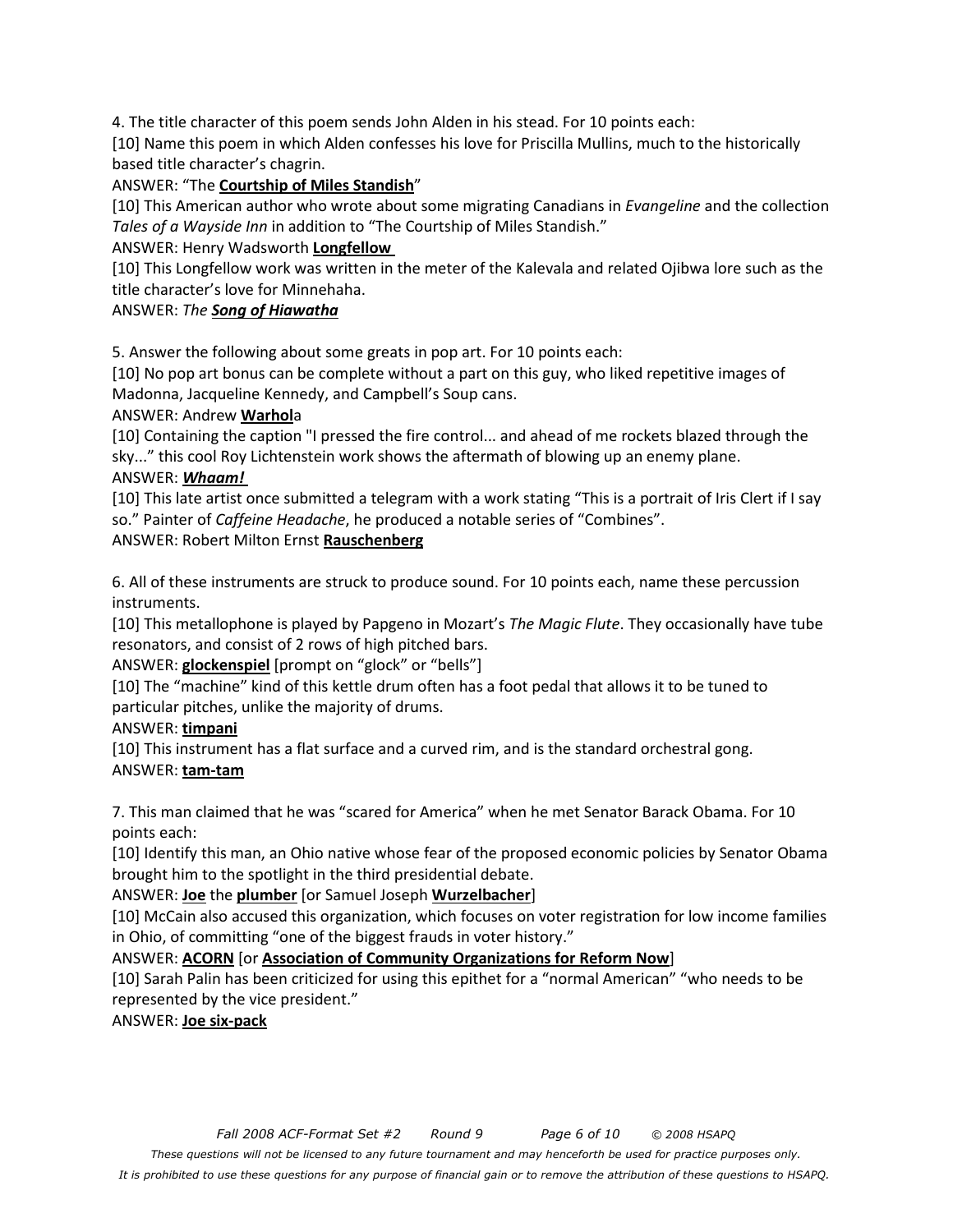8. For light microscopes, its limit is approximately 200 nm. For 10 points each:

[10] Name this term for the ability to distinguish between two objects that are close to each other, often given in terms of the Rayleigh criterion.

#### ANSWER: **resolution**

[10] The minimum distance between two resolvable objects is directly proportional to this property of light, which is measured in length units and is the inverse of frequency.

ANSWER: **wavelength** [prompt on "lambda"]

[10] The Rayleigh criterion states that two objects can be resolved if their separation is less than the radius of this "disk" produced by diffraction of light passing through a circular aperture. ANSWER: **Airy**'s disk

9. This man believed in an everlasting Word, or *logos*, as a principle of the world order, or *kosmos*. For 10 points each:

[10] Name this pre-Socratic philosopher that is also notable for his doctrine of flux.

#### ANSWER: **Heraclitus**

[10] Heraclitus believed this one of the four Aristotelian elements to be the origin of all things, noting that "all things are an exchange for [this], and [this] for all things."

#### ANSWER: **fire**

[10] This man's *Cratylus* is the source of the common summary of Heraclitus' philosophy, which is one cannot "step twice in into the same river."

#### ANSWER: **Plato**

10. For 10 points each, identify the following mixtures:

[10] This kind of mixture sees a dispersed phase scattered evenly throughout a continuous medium. ANSWER: **colloid**

[10] In this kind of colloid, both the dispersed and continuous phases are liquids. The popular example of this kind of colloid is mayonnaise.

#### ANSWER: **emulsion**

[10] This other kind of colloid sees liquid or solid phases dispersed in a gas. It includes smoke and fog. ANSWER: **aerosol** [do not prompt on or accept "sol"]

11. His plays include *St. Patrick's Day* and *The Critic*. For 10 points each:

[10] Name this British playwright who wrote about Mrs. Malaprop's attempt to separate Jack Absolute and Lydia Languish in *The Rivals*.

#### ANSWER: Richard Brinsley **Sheridan**

[10] In this play by Sheridan, Lady Sneerwell's malicious gossip threatens to divide Charles Surface and Maria.

#### ANSWER: *The School for Scandal*

[10] This other 18th century author wrote about Charles Marlow's courtship of Kate Hardcastle in his play *She Stoops to Conquer*.

#### ANSWER: Oliver **Goldsmith**

*It is prohibited to use these questions for any purpose of financial gain or to remove the attribution of these questions to HSAPQ.*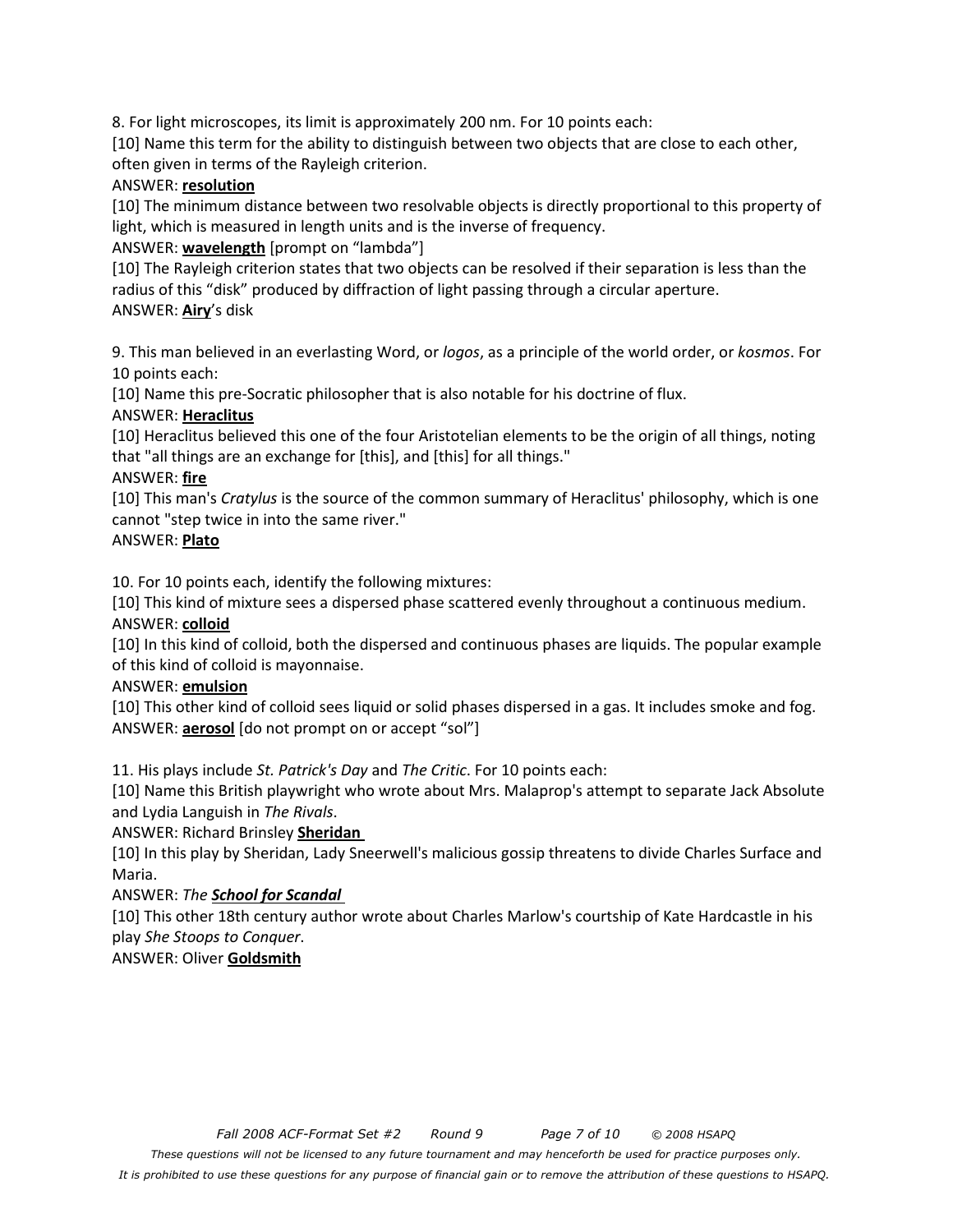12. A radius OA that bisects one of these is also perpendicular to it. For 10 points each:

[10] Identify these segments formed by connecting two distinct points on the circumference of a circle. ANSWER: **chord**

[10] These are segments that connect a vertex of a triangle to any point on the opposite side of the triangle. Medians and angle bisectors are special cases of them.

## ANSWER: **Cevian**

[10] This is the point of intersection of angle bisectors of a triangle. A circle with radius r, which when drawn from this point, is tangent to all three sides of the triangle.

## ANSWER: **incenter**

13. Several Russian historical figures were featured in movies by Sergei Eisenstein. For 10 points each: [10] This man founded a secret police force called the oprichinina, and he abdicated his throne in favor of Simeon Bekbulatovich in 1575. He also murdered his son in 1581.

## ANSWER: **Ivan IV** [or **Ivan the Terrible**; prompt on **Ivan**]

[10] Ramon Mercader was sentenced to 20 years in prison for murdering this man who had earlier coordinated the building of the Red Army during the Russian Civil War.

## ANSWER: Leon **Trotsky**

[10] This prince of Novgorod pushed back Swedish invaders in 1240 and defeated the Teutonic Knights in the "massacre on the ice" in 1242.

## ANSWER: Alexandr **Nevsky**

14. This man's standards include "So What" and "Freddie Freeloader." For 10 points each:

[10] Name this jazz musician whose albums include *Sketches of Spain* and *Kind of Blue*.

## ANSWER: Miles Dewey **Davis** III

[10] Miles Davis was a virtuoso on this instrument. Other noted jazz musicians who played this instrument include Louis Armstrong and Dizzie Gillespie.

#### ANSWER: the **trumpet**

[10] This Miles Davis post-bebop album includes such classics as "Boplicity," "Godchild," and "Darn that Dream."

## ANSWER: *Birth of the Cool*

15. Name these proteins that are abundant in the human body, for 10 points each:

[10] The DNA for this most abundant protein in the human body contains telopeptides, which prevent its final assembly into a triple helix until it is part of the extracellular matrix.

## ANSWER: **collagen**

[10] Since collagen cannot exist inside the cell, this protein that couples with myosin to drive muscle movement is the most abundant intracellular protein in the human body.

## ANSWER: **actin**

[10] This protein comprises fifty percent of the dry weight of the aorta. It uses entropy-driven crosslinks and hydrophobic interactions to generate its namesake stretchiness.

## ANSWER: **elastin**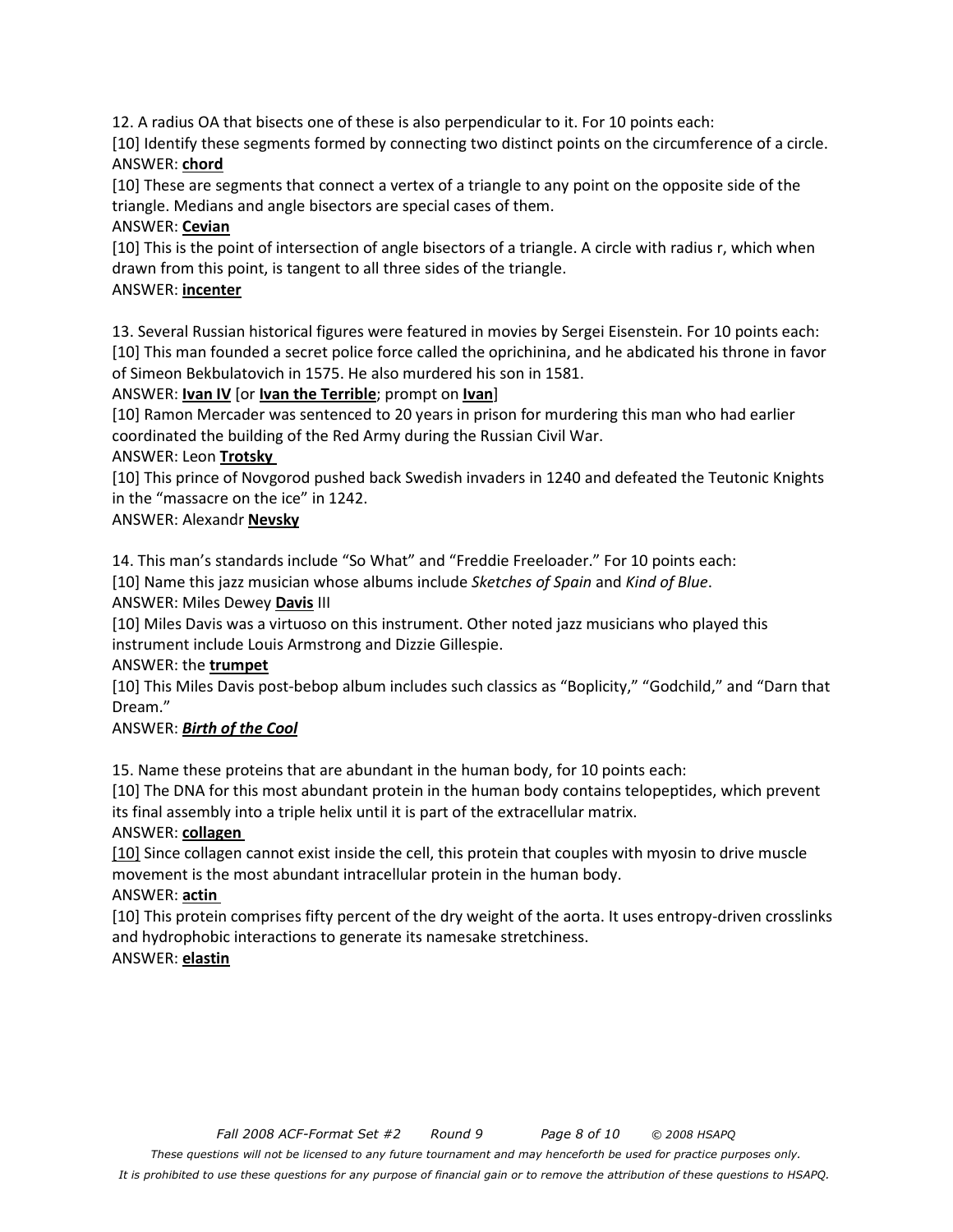16. He rallied against the rule of Antonin Novotny, who was forced to resign. For 10 points each: [10] Name this Czechoslovakian leader who proposed the creation of "Socialism with a Human Face." ANSWER: Alexander **Dubcek** 

[10] Dubcek's leadership saw the increasing liberalization of the "spring" named for this city, prompting a Soviet invasion where Dubcek was forced out of office.

## ANSWER: **Prague**

[10] This man replaced Dubcek, ridding the reforms of the Prague Spring in his policy of "normalization." The Charter 77 opposed his rule, and he was replaced by Vaclav Havel. ANSWER: Gustav **Husak**

17. Formed in May of 1860 in Baltimore, this party took no position on slavery. For 10 points each: [10] With support mainly in the border states, name this political party that tried to stave off secession and civil war. Their vice-presidential candidate was Edward Everett.

## ANSWER: **Constitutional Union** Party

[10] This Tennessee senator and slaveholder was the first, last, and only presidential candidate for the Constitutional Union Party. He carried Tennessee, Kentucky, and Virginia.

## ANSWER: John **Bell**

[10] After Lincoln's election victory, this member of the Constitutional Union Party from Kentucky proposed a namesake last-ditch compromise to stave off the Civil War.

## ANSWER: John **Crittenden**

18. According to one legend, mankind was a result of this god's incestuous union with his daughter Vak. For 10 points each:

[10] Name this creator god in Hindu mythology.

## ANSWER: **Brahma**

[10] Brahma is said to have been born from the hiranya-garbha, one of these objects.

ANSWER: Cosmic **egg** [accept golden **egg**]

[10] This god has a third eye that burned off Brahma's fifth head. Brahma got off lucky – that eye also burned Kama to a crisp after he interrupted this god's meditation.

## ANSWER: **Shiva**

19. Name these German authors, for 10 points each.

[10] This author wrote such plays as *The Robbers* and *William Tell* around the turn of the nineteenth century.

ANSWER: Johann Christoph Friedrich von **Schiller** 

[10] This twentieth-century author of *Crabwalk* began his Danzig trilogy with *The Tin Drum*. ANSWER: Gunter Wilhelm **Grass** 

[10] The temperaments of an artist and a monk are contrasted in *Narcissus and Goldmund*, a novel by this author of *Demian*, *Steppenwolf*, and *Siddhartha*.

## ANSWER: Herman **Hesse**